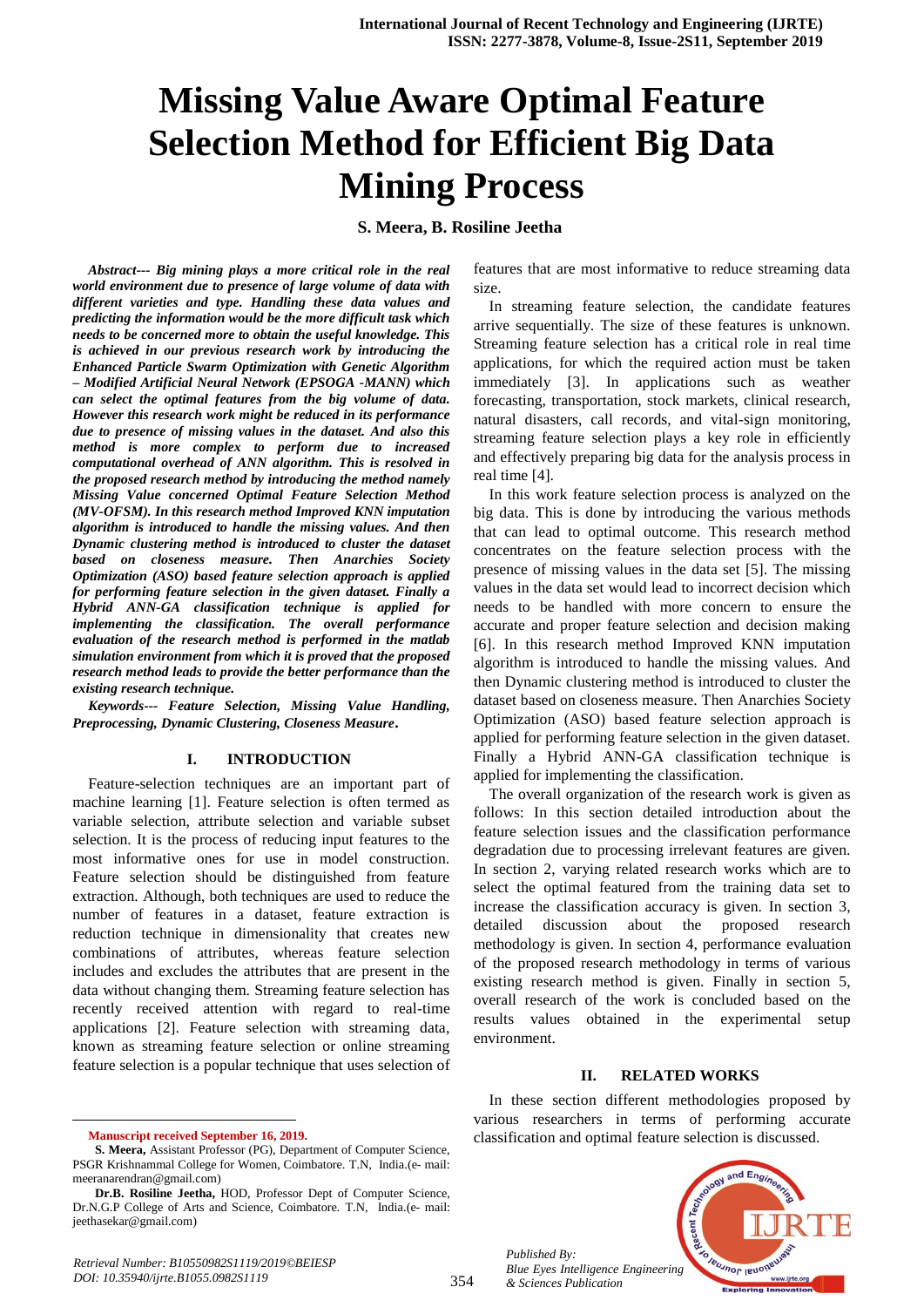## **MISSING VALUE AWARE OPTIMAL FEATURE SELECTION METHOD FOR EFFICIENT BIG DATA MINING PROCESS**

Shelly Gupta el al [7] has compared various classification techniques using advanced tool such as WEKA [8], Tanagra & Clementine. All the techniques are evaluated on the basis of accuracy percentage and their respective error rate with 10 fold cross validation. The experiment clearly ranks all the available classification techniques which can be implemented to build an expert system for the patients of diabetes.

H.A. Guvenir et al [9] not only propose an expert system but implement it into a visual tool which can be used for the purpose of diagnosis of complex skin diseases. It uses three classification techniques named nearest neighbor classification, naive bayesian classifier with normal distribution method and the advanced classification technique, voting feature intervals-5.

The nearest neighbor classification determines the closeness of unknown sample to a group of similar patterns. The closeness is determined by calculating the Euclidean distance between them (Jiawei Han, MichelineKamber  $[10]$ ).

The conditional probability of each feature is calculated in naive bayesian classification technique and in VFI-5, score of each feature is being calculated by giving assigned weight age to them, on the basis of voting, class is determined for each feature. Gilad-Bachrach et al. (2004) [11], introduced a new approach called SIMBA (Iterative Search Margin Based Algorithm), which outperforms RELIF.

This approach introduces the idea of measuring the quality of a set of features by the margin it induces. To overcome the drawback of iterative search, GiladBachrach et al, present A Greedy Feature Flip Algorithm called G-Flip. The G-Flip is a greedy search algorithm for maximizing the margin function

The NSGA-II [12] and SPEA [13] are currently planned for the feature selection in multi objective based methods. To get small set of non-redundant disease related genes by using the multi objective particles swarm optimization from the hybrid multi-objective optimization method [14].

Salcedo-Sanz et al uses multi objective genetic algorithms used to common uniqueness of the samples as feature correlation and search the subset of features by combining different filter approaches criteria for feature selection [15]. The multi-objective approach in hybrid GA and support vector machine classifier (GASVM) is proposed for gene selection and the classification of gene expression data [16]. An archived multi-objective simulated annealing (AMOSA) is developed for predicting miRNA promoters using an SVM with RBF kernel in a feature selection method [17].

A neural network is working to let the use of a representative database to calculate suitability. A multiobjective evolutionary algorithm is projected to solve the difficulty of gene selection in the gene subset size minimization and performance maximization [18].

To establish the benchmark problems by using the optimization of split modified radius-margin model selection criteria [19].The a multi-objective genetic algorithm is used to gene selection in the microarray datasets [20]. This process is consummate by support vector machines. A multi objective genetic algorithm used to increase the classification accuracy rate in the number of features [21].

Simon et al [22] also proved the effectiveness of multi objective genetic algorithm in various fields. Author concludes that genetic algorithm leads to better outcome in the process of edge detection process.

Schwefel et al [23] attempted to utilize the biological behaviour based methods in the various fields and applications. This technique is mainly used to elucidate the reasons after the use of multi objective optimization in each application area and also to direct the possible futures.

Punam et al. [24] introduced the implementation of canopy clustering algorithm based on Twister and Hadoop. This is achieved by applying four major MapReduce modules. In the first module, a list of canopy centers are generated, which are assigned to the points in the next module. However, authors argue in favor of Twister, which offers long running of tasks.

Li and Xi [25] are the first to focus on running DBSCAN in MapReduce. This approach splits data points into clusters within each partition, which are then merged using MapReduce.

The authors stated that their approach could work efficiently in massive data sets. However, they do not provide detailed algorithms to partition the data and merge the clusters. He et al. [26] proposed a parallel density-based clustering algorithm using MapReduce.

The main contribution of this work is to reduce spatial complexity. By this way, this approach is programmed in four-stage MapReduce paradigm. First, the authors proposed a partitioning strategy using grid file, which are executed by only one MR round.

# **III. MISSING VALUES AWARE BIG DATA MINING**

In this research method Improved KNN imputation algorithm is introduced to handle the missing values. And then Dynamic clustering method is introduced to cluster the dataset based on closeness measure. Then Anarchies Society Optimization (ASO) based feature selection approach is applied for performing feature selection in the given dataset. Finally a Hybrid ANN-GA classification technique is applied for implementing the classification.

# *3.1. Dataset Collection*

HIGGS dataset has been acquired from UCI archive1 for simulating the negative impacts of the Big Data in accordance with high dimensions (several features) and massive volume (several instances) for the purpose of experimentation.

Its generation is done using particle detectors in accelerator and is physics dataset. The data is being generated by means of Monte Carlo simulations. Almost 53% of positive samples are used for balancing the dataset. The dataset consists of 11000000 samples. The HIGGS dataset features are described in Table 1.



*Published By:*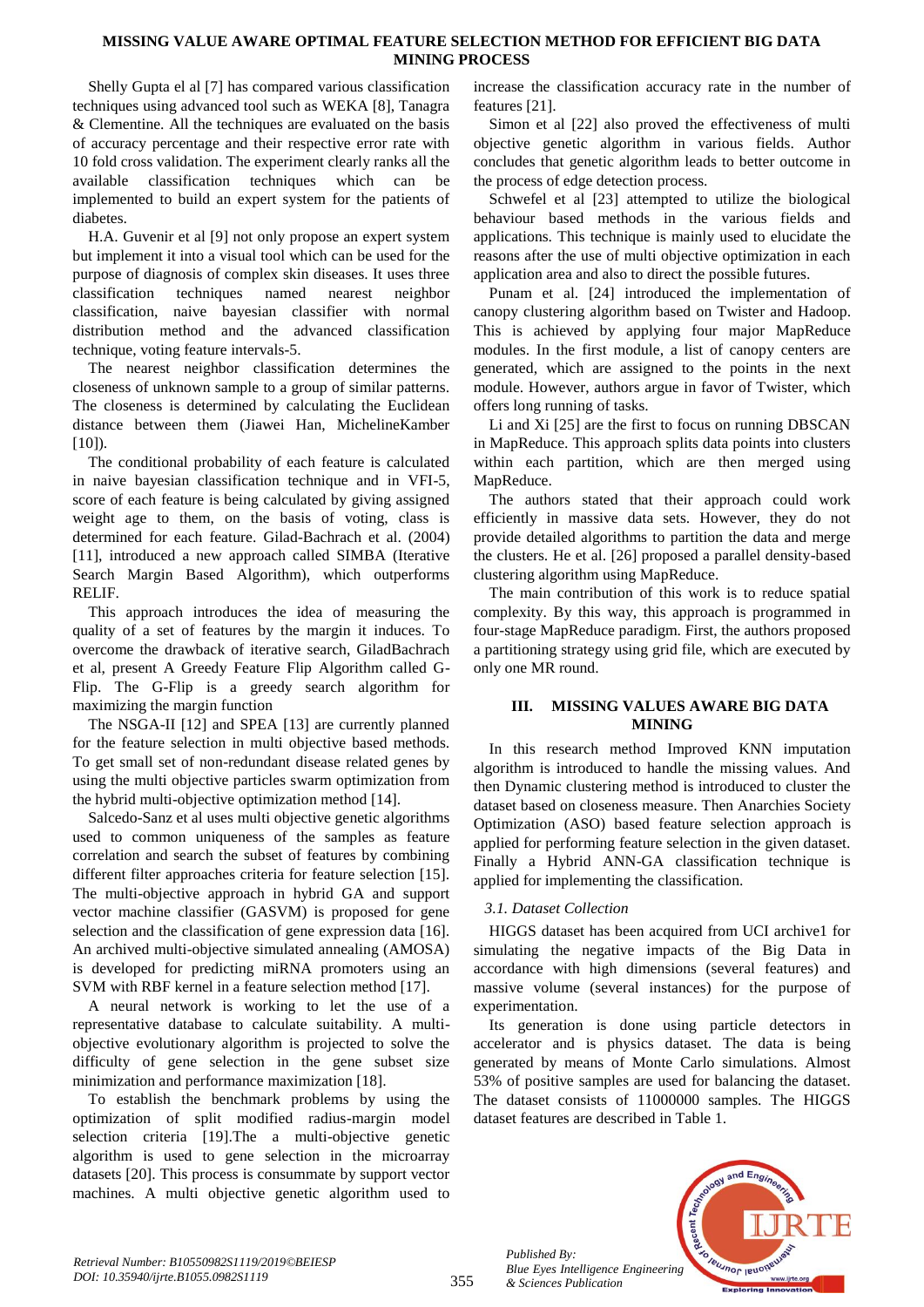| Table 1. Details of Hitcher Galasci                        |                   |
|------------------------------------------------------------|-------------------|
| Feature name                                               | Feature details   |
| lepton pT, lepton eta, lepton phi,                         | 21 low-level      |
| missing energy magnitude, missing                          | features. These   |
| energy phi, jet 1 pt, jet 1 eta, jet 1 phi,                | form kinematic    |
| jet 1 b-tag, jet 2 pt, jet 2 eta, jet 2 phi,               | attributes        |
| jet 2 b-tag, jet 3 pt, jet 3 eta, jet 3 phi,               |                   |
| jet 3 b-tag, jet 4 pt, jet 4 eta, jet 4 phi,               |                   |
| jet 4 b-tag                                                |                   |
| $m_{ij}$ , $m_{jij}$ , $m_{jiv}$ , $m_{jiv}$ , $m_{bib}$ , | 7 high-level      |
| m_wbb, m_wwbb                                              | features employed |
|                                                            | to distinguish    |
|                                                            | between the two   |
|                                                            | classes           |
|                                                            |                   |

#### **Table 1: Details of HIGGS dataset**

*3.2. Missing Data Handling Using Improved KNN Imputation Algorithm*

Missing data present in the data set would lead to inaccurate decision making which needs to be handled with more concern. Missing data value replacement needs to be done accurately by considering the remaining attribute values present in the datasets. The accurate and efficient missing value replacement will lead to enhanced outcome which is done in this work by using kNN algorithm. While using kNN algorithm, after k nearest neighbors are found, several strategies could be taken to predict the category of a test document based on them. But a fixed k value is usually used for all classes in these methods, regardless of their different distributions. Equation (1) and (2) below are two of the widely used strategies of this kind method.

$$
y (d_i) = \operatorname{argmax}_{k} \sum_{x_j \in KNN} y (x_j, c_k)
$$
  

$$
y (d_i) = \operatorname{argmax}_{k} \sum_{x_j \in KNN} \operatorname{Sim} (d_i, x_j) y (x_j, c_k)
$$

Where  $d_i$  is a test document,  $x_j$  is one of the neighbors in the training set,  $y(x_i, c_k) \in \{0,1\}$  indicates whether  $x_i$ belongs to class  $c_k$ , and  $Sim(d_i, x_j)$  is the similarity function for  $d_i$  and  $x_j$ . Equation (1) means that the predication will be the class that has the largest number of members in the k nearest neighbors; whereas equation (2) means the class with maximal sum of similarity will be the winner. The latter is thought to be better than the former and used more widely. In general, the document distribution of different classes in the training set is uneven. Some classes may have more samples than others. Therefore, it is very likely that a fixed k value will result in a bias on large classes. For example, when using the strategy indicated by equation (2), many tiny similarity values would accumulate to a large one, which may improperly make a large class the final decision. To overcome this problem, we propose a different strategy as follows

When we get the original k nearest neighbors, we compute the probability that one document belongs to a class by using only some top n nearest neighbors for that class, where n is derived from k according to the size of a class cm in the training set. In other words, we use different numbers of nearest neighbors for different classes in our method. For larger classes, we use more nearest neighbors. The dynamic selection is based on the class distribution in the training set. To make the comparison between classes reasonable, we derive the probabilities from the proportion of the similarity sum of neighbors belonging to a class to the total sum of similarities of all selected neighbors for that class. Equation (3) gives the decision function in our improved kNN algorithm.

$$
y(d_i) = \operatorname{argmax}_{m} \frac{\sum_{x_j \in top\_n\_KNN(c_m)} \operatorname{Slm}(d_i, x_j) y(x_j, c_m)}{\sum_{x_j \in top\_n\_KNN(c_m)} \operatorname{Sim}(d_i, x_j)}
$$
  
where.

Top\_n\_KNN( $c_m$ ) = {top n neighbours in the original k nearest neighbours KNN  $\mid n = \frac{k \times N(c_m)}{N(c_m)(c_m)}$  $\left|\frac{K \wedge N(c_m)}{\max\{N(c_i)|j=1..Nc\}}\right|$ 

Note that N(cm) denotes the size of the class cm in the training set, and  $max\{N(cj)|j=1..Nc\}$  is the size of the largest class in the same set.

#### *3.3. Dynamic Clustering*

After missing value replacement, data clustering is done to divide the large volume of data into multi sub clusters. Thus the feature selection process can be done easily without burden of handling large volume of data at once. The processing overhead of handling large volume of data can be reduce considerably and also can lead to accurate feature selection outcome. In this work dynamic clustering is performed to handle the live streaming data, thus the data integrity can be ensured. The neighborhood reach ability cost and the neighborhood reach ability span are two parts that jointly quantify the difficulty to establish a neighborhood chain between two data points, and the difficulty in establishing the chain can be used to measure the data points' closeness. The CMNC between any two data points A and C in a dataset is defined as:

$$
CMNC (A, C) = \frac{1}{NRC(A, C). NRS(A, C)}
$$

A bigger CMNC value means that the chain between the two data points can be more easily established which represents that the two points are closer, while a smaller CMNC represents the opposite. Strictly speaking, CMNC is not a distance metric since it violates the triangle inequality due to the use of the neighborhood relationship. However, using CMNC as a kind of closeness (similarity) measure, we can obtain more intuitive and rational closeness quantifications compared with using traditional closeness metrics based on the geometric distance alone in clustering tasks.

The K-means algorithm finds the predefined number of clusters. In the practical scenario, it is very much essential to find the number of clusters for unknown dataset on the runtime. The fixing of number of clusters may lead to poor quality clustering. The proposed method finds the number of clusters on the run based on the cluster quality output. This method works for both the cases i.e. for known number of clusters in advance as well as unknown number of clusters. The user has the flexibility either to fix the number of clusters or by input the minimum number of clusters required. In the former case it works same as K-means algorithm.

In the latter case the algorithm computes the new clusters by incrementing the cluster counter by one in each iteration



*Published By: Blue Eyes Intelligence Engineering & Sciences Publication*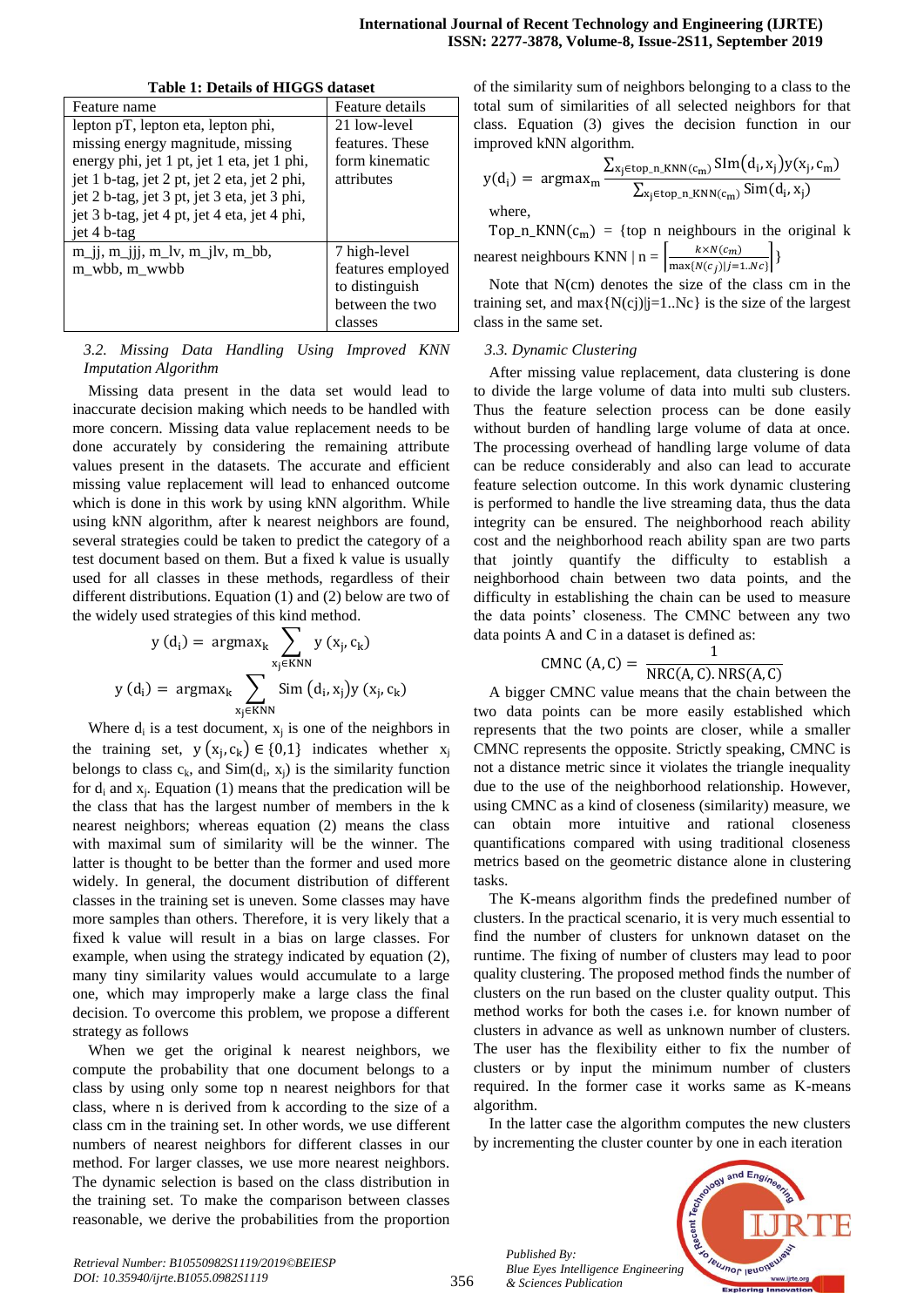#### **MISSING VALUE AWARE OPTIMAL FEATURE SELECTION METHOD FOR EFFICIENT BIG DATA MINING PROCESS**

until it satisfies the validity of cluster quality threshold. The modified algorithm is as follows:

Input: k: number of clusters (for dynamic clustering initialize  $k=2$ ) Fixed number of clusters = yes or no (Boolean). D: a data set containing n objects.

Output: A set of k clusters.

Method:

1. Arbitrarily choose k objects from D as the initial cluster centers.

2. Repeat.

3. (re)assign each object to the cluster to which the object is most similar, based on the mean value of the objects in the cluster.

4. Update the cluster means, i.e. calculate the mean value of the objects for each cluster.

5. until no change.

6. If fixed no of clusters =yes goto 12.

7. Compute inter-cluster distance using Eq.2

8. Compute intra-cluster distance using Eq. 3.

9. If new intra-cluster distance <old intra cluster distance and new inter- cluster >old\_inter\_cluster distance goto 10 else goto 11.

10.  $k = k + 1$  goto step 1. 11. STOP

#### *3.4. Optimal Feature Selection Using Anarchies Society Optimization (ASO)*

Feature selection is performed on the clustered data with the concern of handling large volume of data. Here each and every cluster would have data of same kind which would increase the feature selecting accuracy. In this work ASO algorithm is introduced to perform the feature selection task. The algorithm proposed in this section is based on ASO that is a human-inspired optimization method introduced by Ahmadi-Javid (2011). ASO is inspired by a human society whose members behave anarchically and adventurously to find much better situations. The members become more nervous and greedier as the differences among people intensify. Using such members, ASO explores the solution space perfectly and avoids falling into local optimums. The mathematical description of ASO is given in the following. Given the problem of minimizing a function  $f(x)$  over the set

,  $\Omega \subset \mathbb{R}^d$  an ASO algorithm tries to solve the problem by using a society of members exploring the solution space  $\Omega$ to seek the global optimal solution. In the kth iteration of the algorithm, each member of society i  $(i = 1, 2,..., N)$  has three characteristics as three dimensional vectors:

- $S$ it $_i$  (k): The situation of the ith member,
- $Dir_i$  (k): The movement direction associated with the selected movement of the ith member,
- Best<sub>i</sub> (k): The best personal previously experienced situation,
- and the society has a characteristic expressed as a ddimensional vector:
- $GBest(k)$ : The situation of the best member in the society.

Steps of the proposed ASO algorithm are presented below in a nutshell:

Step 1: Initialize the members' situations and movement directions,  $\text{Sit}_{i}(1)$ ,  $\text{Dir}_{i}(1)$ , randomly, and compute the objective functions for all society members.

Step 2: For member i in iteration k:

- Define the fickleness index  $FI<sup>k</sup>$  (i), and then determine a movement policy  $MP<sup>k</sup>$  (i) Current based on vectors Sit<sub>i</sub> (k), Dir<sub>i</sub> (k -1), and the fickleness index,
- Define the external irregularity index  $EI^k$  (i), and then determine a movement policy  $MP^k_{Society}$  (i) based on the other society members' situations Sit<sub>i</sub> (k),  $i \neq i$  and the external irregularity index,
- Define the internal irregularity index  $II^k$  (i), and then determine a movement policy  $MP<sup>k</sup>$  (i) Past based on the member's past situations  $Best_i$  (1),..., $Best_i$  (k −1)i and the internal irregularity index,
- Determine a movement policy based on the three movement policies  $MP_{current}^{k}$  (i) , MP<sub>society</sub> (i) and  $MP_{\text{past}}^k(i)$ .
- Update the current situation of member i by the determined movement policy.

Step 3: If the termination condition is met, then stop; otherwise, repeat steps (2)–(3).

## *3.5. Classification Using Hybrid Ann-GA Classification Technique*

In this work classification of big data is performed by introducing the hybrid ANN-GA algorithm. This classification is carried out on the selected features. ANN has several disadvantages such as long training time, unwanted convergence to local instead of global optimal solution, and large number of parameters; therefore, there have been attempts to remedy some of these disadvantages by combining ANN with another algorithm that can take care of a specific problem.

An algorithm that has frequently been hybridized with ANN is GA. In 1990, Whitley et al. began to use GA to optimize weighted connections and find a good architecture for neural network connections. In 2006, Kim proposed a hybrid model of ANN with GA that performs instance selection to reduce dimensionality of data.

In 2012, Karimi and Yousefi used GA to find a set of weights for connections to each node in an ANN model and determine correlation of density in nanofluids. Sangwan et al. proposed an integrated ANN and GA for predictive modelling and optimization of turning parameters to minimize surface roughness. Some other successful examples of ANN-GA hybrid applications are network intrusion detection and cancer patient classification.

Inspired by these successes, this study attempted to use GA to solve a feature selection problem—to find effective subsets of input into ANN.The rationale behind our idea of using a hybrid intelligence of ANN and GA was that it should be better to use, first, multiple input variables for each technical indicator based on different past time spans and, second, a small number of effective subsets of input variables that would be imported.

Since the number of subsets of 44 variables is astronomical 244, it would take too much computation time to process them.



*Published By: Blue Eyes Intelligence Engineering & Sciences Publication* 

357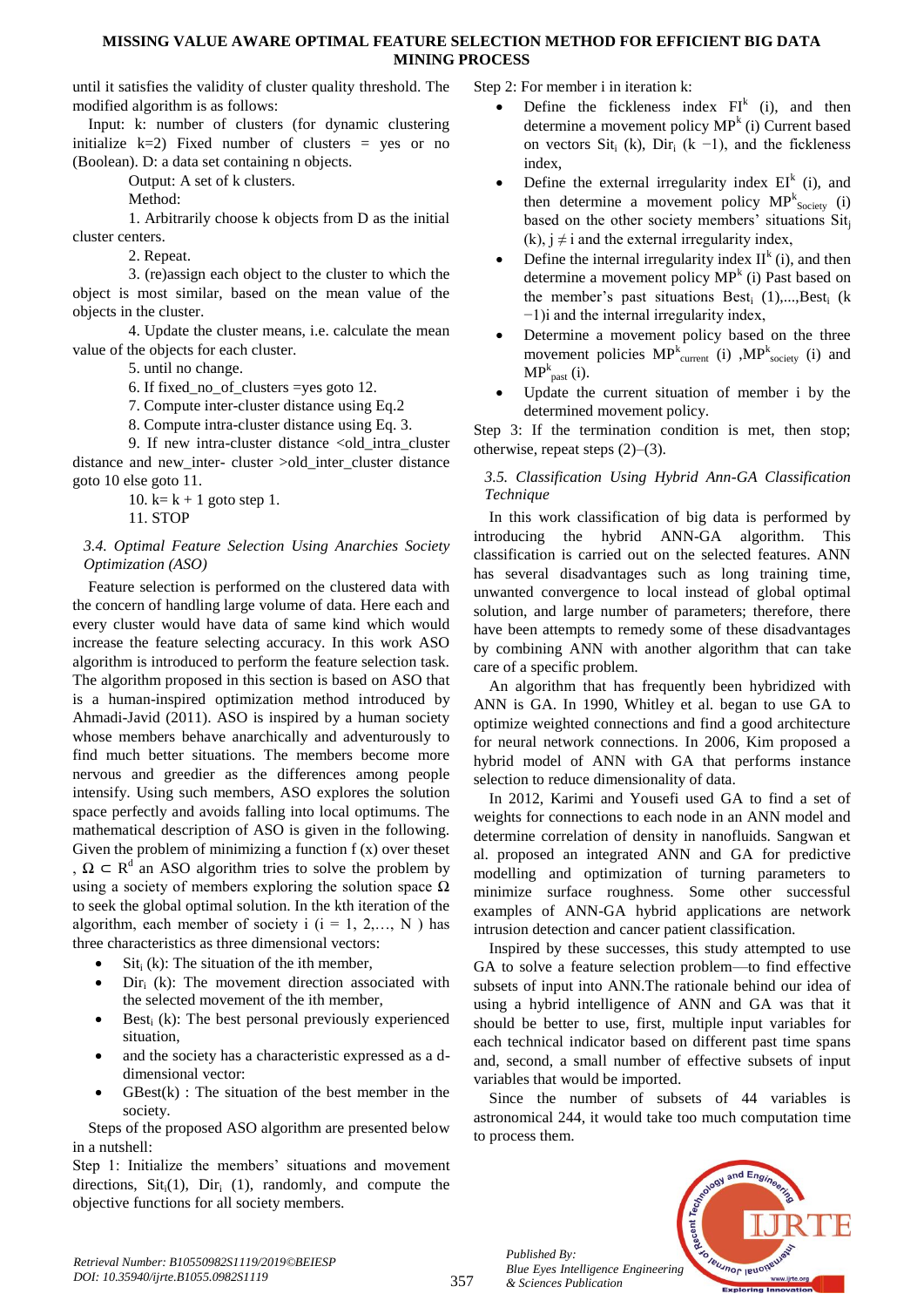GA took care of that. GA is an algorithm that is especially powerful at featureselection, so we used it to find better subsets of input variables. The 10 steps of operation of ANN and GA hybrid intelligence are as follows.

*Step 1* (initialization of population). Generate an initial population of chromosomes which are bit strings of randomly generated binary values. The chromosome and population sizes that we used were 44 and 10, respectively.

*Step 2* (decoding). Decode chromosomes (bit strings) to find which input variables will be selected.

*Step 3* (ANN). Run three-layered feed forward ANN model to make prediction of next-day SET50 index. The parameters in the model that we used were the same as those reported by Inthachot et al.

*Step 4* (fitness evaluation). Take the prediction accuracy of each chromosome from ANN as its fitness value for GA.

*Step 5* (stopping criterion). Determine whether to continue or exit the loop. The stopping criterion was not more than 10 generations.

*Step 6* (selection). Select chromosomes to cross over using tournament selection technique. A tournament selection involves running several tournaments on a few chromosomes chosen at random from the population. The winner of each tournament is selected for crossover.

*Step 7* (crossover). Apply an arithmetic crossover operator that defines a linear combination of two chromosomes.

*Step 8* (mutation). Inject new genes into the population with uniform mutation operator and generate a random slot number of the crossed-over chromosome as well as flip the binary value in that slot.

*Step 9* (replacement). Replace old chromosomes with two best offspring chromosomes for the next generation.

*Step 10* (loop). Go to Step 2.

*Fitness Evaluation.* We used accuracy to determine chromosome selection (subsets of input variables) chromosomes that would generate the next generation—as well as to measure the performance of the prediction model. Fitness values in GA were taken as the accuracy values that can be calculated as below:

$$
Accuracy = \frac{TP + TN}{TP TN + Fp + FN}
$$

Where TP is true positive, FP is false positive, TN is true negative, and FN is false negative.

#### **IV. RESULTS AND DISCUSSION**

The Matlab simulation environment is utilized for implementing the newly introduced research approach. The performance metrics that are taken into consideration are accuracy, recall, precision, f-measure, and time complexity. The comparison is done between the newly introduced MV-OFSM, EPSOGA –MANN scheme and the available techniques such as AABC-ITSVM, APSO-SVM and APSO-NAIVES.

#### *Accuracy*

It is defined to be the degree of correct detection. That is less false positive rate. The accuracy is calculated as follows:



**Figure 1: Accuracy**

As illustrated in the Fig 1 above, it can be noticed that the comparison metric is assessed employing the available and newly introduced techniques in terms of accuracy. The newly introduced MV-OFSM chooses the best features.

These features are used in modified ANN training and testing stage to generate results with more relevance. The result shows that the newly introduced system achieves superior classification results with MV-OFSM algorithm.

#### *Precision*

Precision is described as the ratio of the true positives to both true positives and false positives results for imposition and actualfeatures. It is expressed as below



**Figure 2: Precision**

As illustrated in the above Fig 2, it can be seen that the comparison metric evaluation is done on the already available and newly introduced technique in terms of precision.

The result shows that the newly introduced system achieves superior classification results with MV-OFSM algorithm.



*Published By:*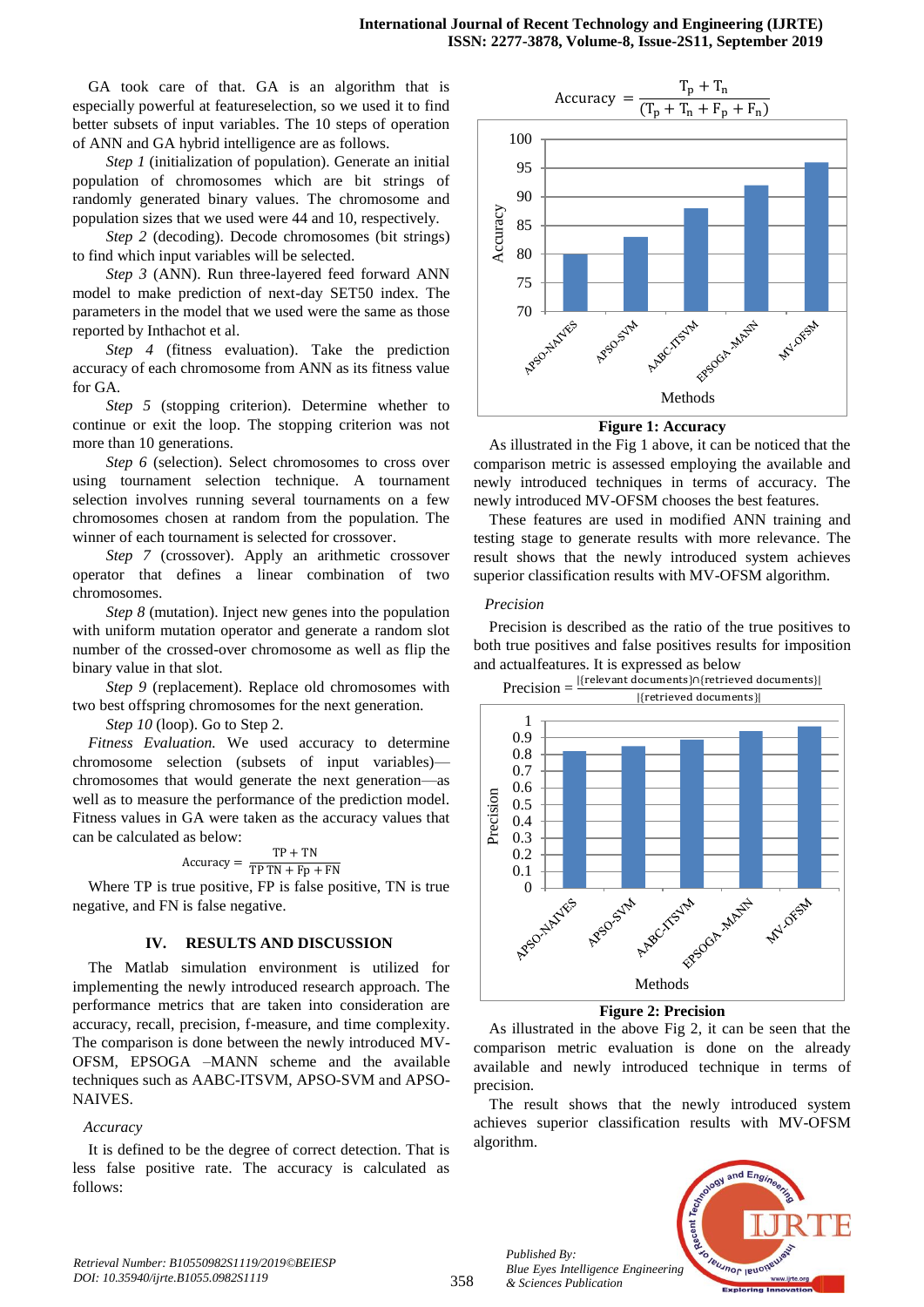## **MISSING VALUE AWARE OPTIMAL FEATURE SELECTION METHOD FOR EFFICIENT BIG DATA MINING PROCESS**

## *Recall*

Recall value is calculated on the root of the data retrieval at true positive forecast, false negative. Generally, it can be computed as



**Figure 3: Recall**

As seen from the Fig 3 above, it can be noticed that the assessment of their call metric comparison on the already available and newly introduced technique is performed. The result shows that the newly introduced system achieves greater classification results with MV-OFSM algorithm.

# *F-Measure*

It provides the measure of the accuracy of a test. It takes both the precision  $p$  and the recall  $r$  of the test into consideration for the score computation.





As shown in the Fig 4 above, it can be noticed that the comparison metric is assessed on the available and newly introduced technique in terms of f-measure. The result shows that the newly introduced system achieves a greater fmeasure result with MV-OFSMalgorithm.

# *Time Complexity*

The system is called better when the algorithm gives minimum time complexity



As illustrated in the Fig.5 above, the graph shows the features chosen are assessed on the particular dataset. This way, the result shows that the newly introduced MV-OFSM technique offers superior performance compared with the already available algorithms.

## **V. CONCLUSION**

In this research method Improved KNN imputation algorithm is introduced to handle the missing values. And then Dynamic clustering method is introduced to cluster the dataset based on closeness measure. Then Anarchies Society Optimization (ASO) based feature selection approach is applied for performing feature selection in the given dataset. Finally a Hybrid ANN-GA classification technique is applied for implementing the classification. The overall performance evaluation of the research method is performed in the matlab simulation environment from which it is proved that the proposed research method leads to provide the better performance than the existing research technique. The simulation analysis proved that the proposed MV-OFSM tends to have lesser time complexity where 16% lesser time complexity than the existing research methodologies.

## **REFERENCES**

- 1. John Walker, S. (2014). Big data: A revolution that will transform how we live, work, and think.
- 2. Tufekci, Z. (2014). Big Questions for Social Media Big Data: Representativeness, Validity and Other Methodological Pitfalls. ICWSM, 14, 505-514.
- 3. Lynch, C. (2008). Big data: How do your data grow?. Nature, 455(7209), 28-29.
- 4. Chen, M., Mao, S., Zhang, Y., & Leung, V. C. (2014). Big data storage. In Big Data (pp. 33-49). *Springer International Publishing*
- 5. John, G.H., Kohavi, R. and Pfleger, K., Irrelevant features and the subset selection problem. In: *Proceedings of the Eleventh International Conference on Machine Learning*, 121–129, 1994.
- 6. Koller, D. and Sahami, M., Toward optimal feature selection. In: *Proceedings of International Conference on Machine Learning,* 1996



*Published By:*